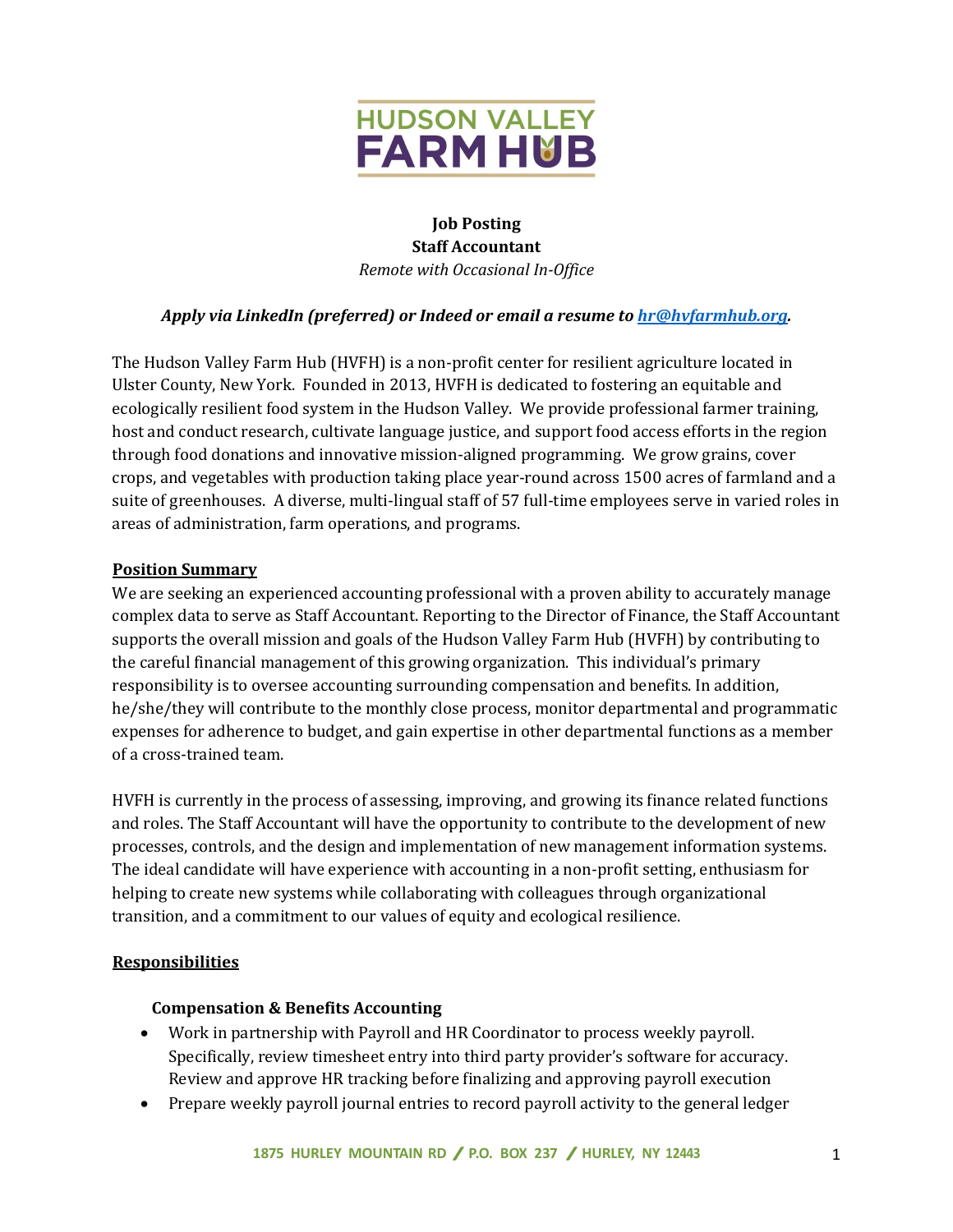- Monitor and prepare recurring pension and benefits payments and recording to the  $G/L$
- Assist HR department and Director of Finance with annual compensation budgeting, salary analysis, and other data-intensive projects as determined
- Reconcile and review quarterly payroll tax returns as prepared by third party payroll provider

# **G/L Management & Reporting**

- In conjunction with Director and Senior Accountant, contribute to the monthly close process and generation of financial statements for both internal and external users
- Prepare of monthly Balance Sheet accounts analysis as assigned
- Reconcile bank accounts as assigned
- Review prepaid accounts and ensure timely and accurate creation of journal entries (eg insurance)
- Collaborate on monthly budget review and reprojections
- Monitor expenditures for budget adherence
- Prepare of programmatic reporting
- Work with Director and outside accounting firm on annual audit and timely filing of tax filings as needed by parent organization
- Prepare additional needed journal entries
- Ad hoc general accounting functions as assigned

## **Other Responsibilities**

- Assist with the implementation of new procedures and software (e.g. general ledger, HRIS) and serve as knowledge resource for others
- Document workflows and regularly update documentation to provide process guide to colleagues and external stakeholders
- Provide vacation and absence back-up for Senior Accountant and added support for frequent periods of peak volume, including asset inventory assistance
- Contribute to the creation of a cross-functioning team capable of agilely adapting to new organizational endeavors

## **Required Qualifications**

- BS in accounting required
- Minimum 3 years of related experience
- Highly proficient with Microsoft Office Suite, especially Excel (including formulas, pivot tables); familiarity with Dropbox or other document management application
- High level of comfort navigating and learning new technologies and IT applications
- High degree of judgment, discretion and confidentiality; knowledge of and ability to follow confidentiality rules
- Excellent analytical skills and proven ability to manage complex data with accuracy
- Exemplary time management skills with track record of follow through
- Excellent interpersonal skills with the ability to translate accounting concepts to nonfinancial users